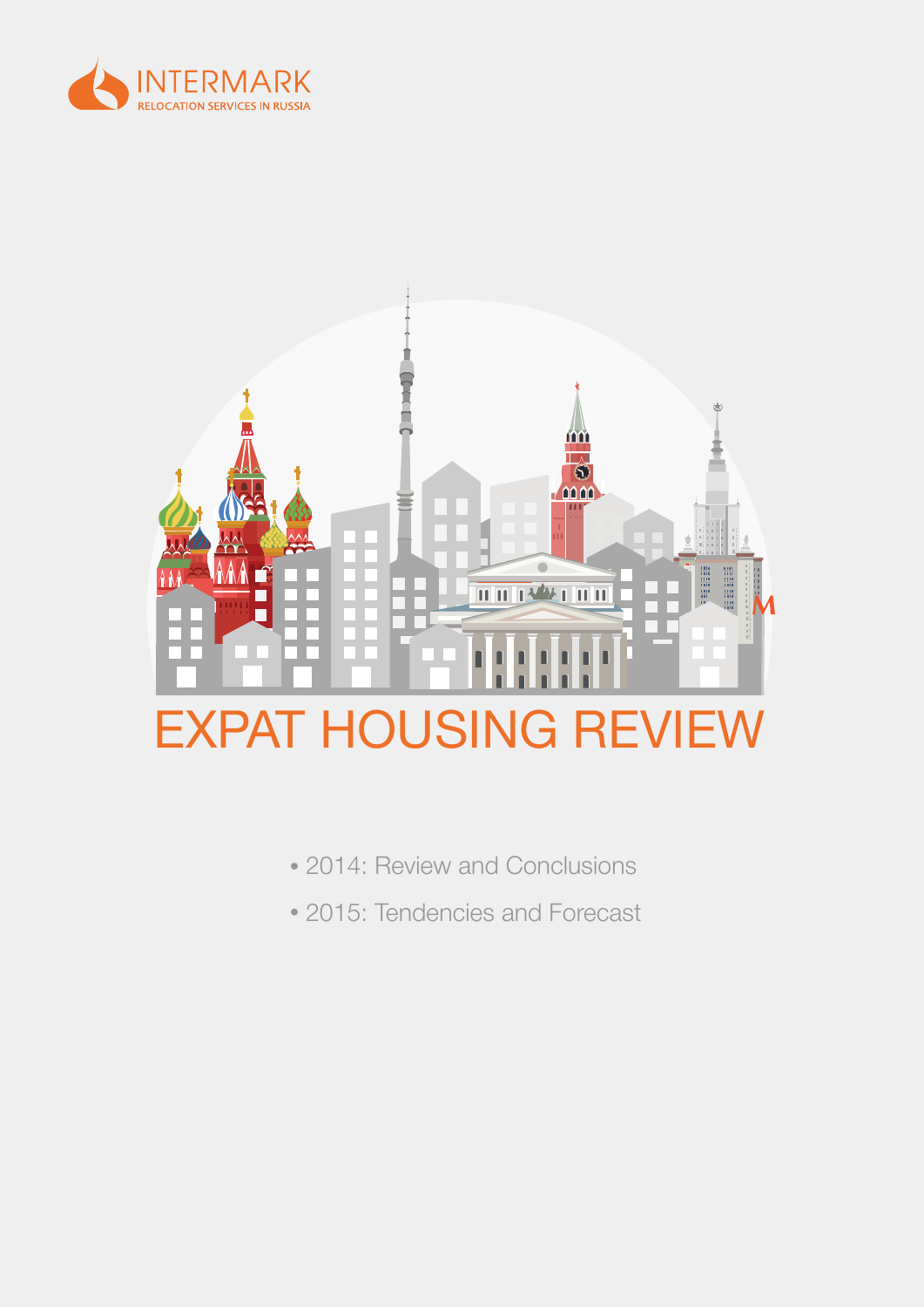

## **2014 – MAIN TENDENCIES AND RESULTS – MAIN TENDENCIES AND RESULTS**

## Marina Morozova

Project Manager / Senior Relocation Consultant

"Whereas overall market tendencies in 2014 were very favorable for the tenant, the actual quality supply on the market in particular areas still remained limited. That created the situation typical for the beginning of market recession – when tenants' expectations for discounts and availability of options were much higher than the market reality. On the other hand side many landlords are slow to accept the changes and are not prepared for considerable discounts. In 2014 both sides had to compromise. In 2015 this compromise in most cases will have to be made by landlords. "





#### The main factor driving Moscow rental market changes in 2014 was currency instability.

Demand for high-end rental properties has decreased by 9% compared to 2013. This is the first year since 2009 when demand demonstrates negative tendency, however it is not as dramatic as it could have been expected due to all the economic and political changes.

Supply has demonstrated considerable increase of 24 % compared to 2013.

Average asking prices (in dollar equivalent) has decreased by 17%. The growth of US dollar against ruble has forced nearly one-fourth of landlords to reconsider asking prices for their properties. The size of discounts has been in the limits of 10 to 40 per cent, it is not showing a direct correlation with the change of ruble to dollar, as many landlords are expecting the market to stabilize. It is too early to talk about the final formation of the downward price movement; in future it will depend on the news from financial markets and on the political situation.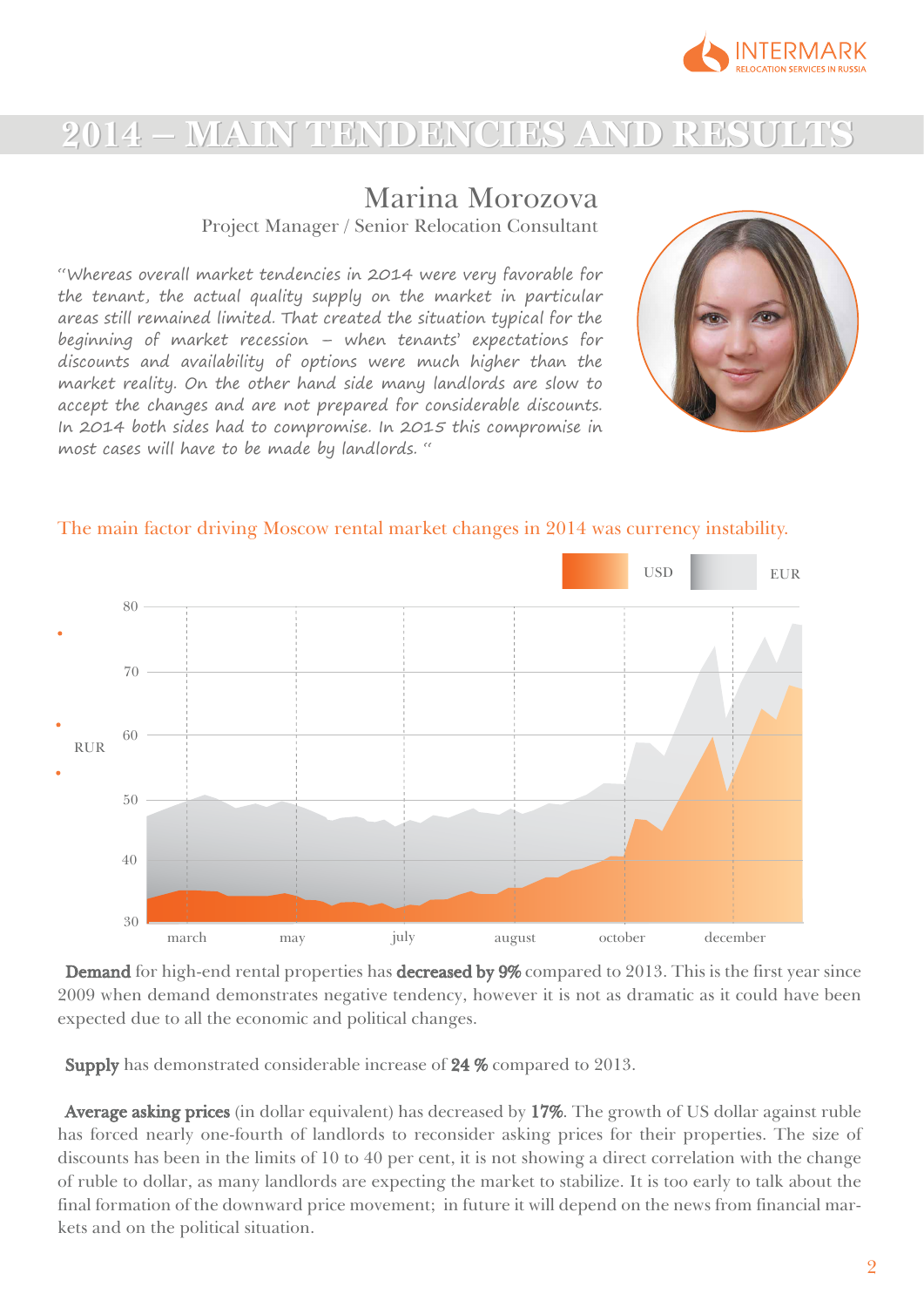

## **TENANT PROFILE TENANT PROFILE**

Intermark Relocation estimated that in 2014 the proportion of foreigners in the pattern of demand for high-budget rent was two-thirds of all requests, the same as in 2013 year. Proportion of our countrymen in the pattern of demand is 26% and tenants from the CIS countries – 8%.



In the age pattern the largest proportion of tenants (40 %) are from 35 to 45 years old. More than half (55%) of customers, who prefer luxury apartments, are couples. 47% relocate with children and the majority have two or more children.



#### Furnished VS. Unfurnished

The same tendency – more families with children looking for larger apartments/houses which in the Russian market are typically unfurnished – accounts for growth in the demand for unfurnished accommodation. At the same time due to high import duties overall the demand for unfurnished properties is still low – only 18% vs. 82% demand for furnished accommodation.

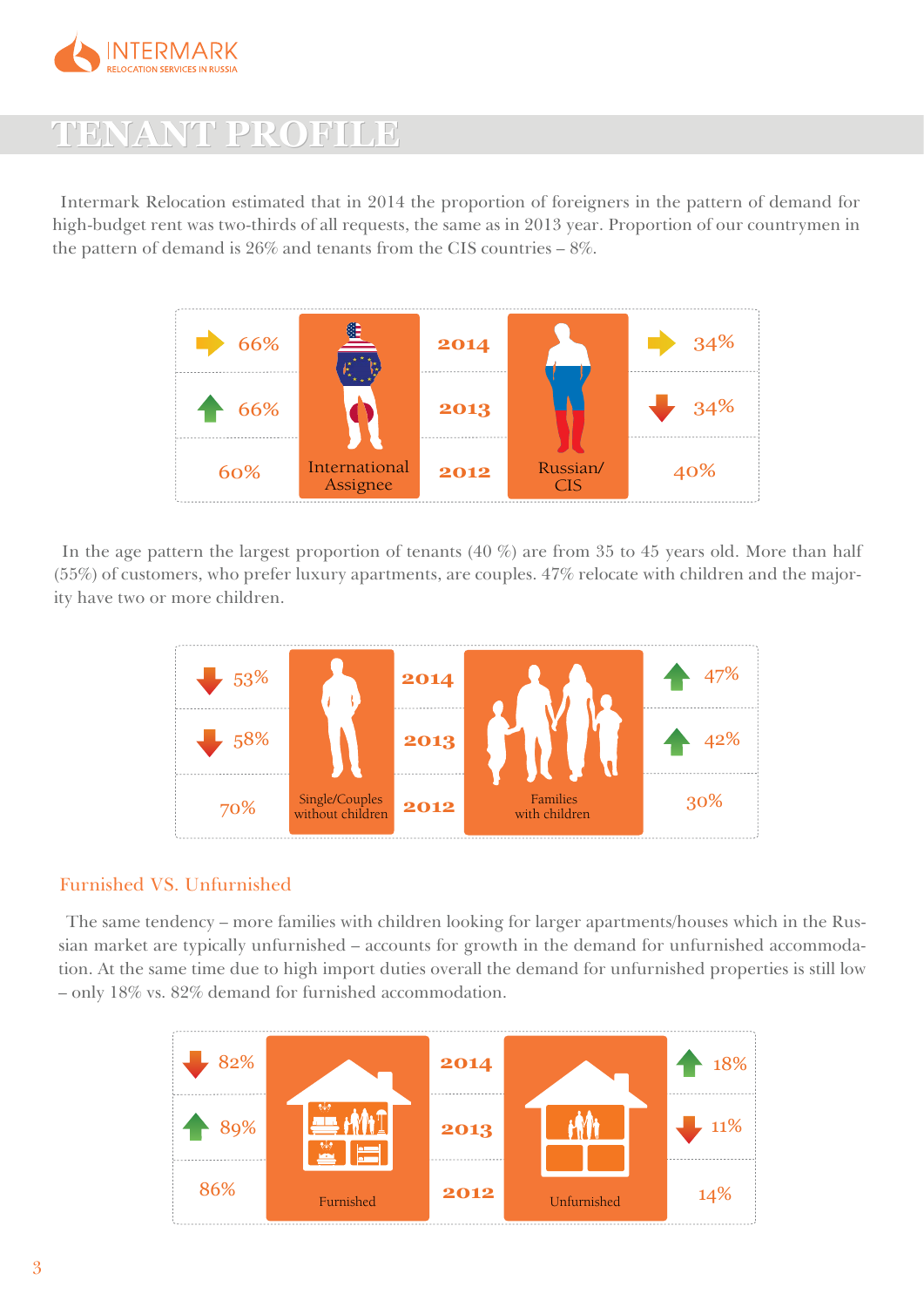

# **SUPPLY**

According to Intermark Relocation analysis, since the end of 2013 supply of vacant high-budget apartments in Moscow has increased by 24%. The most active growth of supply was observed in the first half of 2014: the peak of growth was recorded in July 2014 (+ 32% compared with December 2013).

In 2014 the seasonality of demand significantly influenced on dynamics of supply. Against the background of general increase of available properties, high season of demand for rental property in the beginning of the year restrained growth of supply. However, the summer season has allowed us to capture the maximum amount of available rental apartments and already in autumn growth of supply decelerated as potential tenants' activity has begun to increase.



#### Chart 1.1. Dynamics of the of supply of Moscow's prime rental market (January 2013 – 100%)

Besides newly available apartments, other new housing offers entered the market. Their share was almost a fifth of the total market (19%), while rental rates for such items were generally higher on average by 4% than the average market.

### Chart 1.2. Supply analysis of the high-budget segment of the residential rental market in Moscow in terms of number of rooms

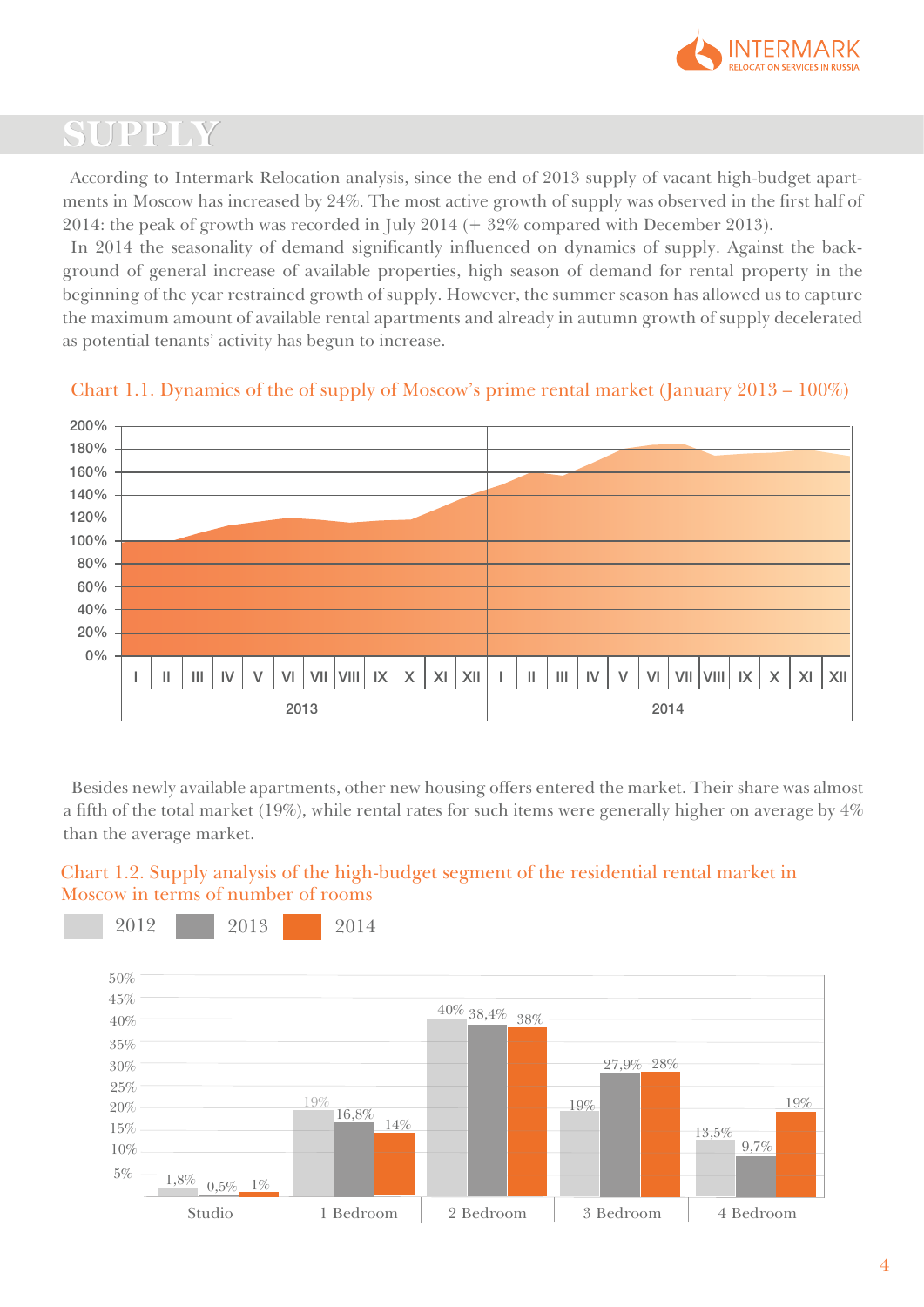

### **In early 2015 we expect continuation of growth of vacant apartments, including those entering the rental market for the first time.**

The largest share of rental apartments (38%) – 2-bedroom variant. Apartments with 3 bedrooms (28%) take the next share. Such variants are the most optimal for tenants with 1-2 children. Studios and 1 bedroom apartments take the smallest part of the market and their total volume does not exceed 15%. We estimated that during the last year the structure of the market in terms of number of rooms almost did not change.

The largest share of available housing occupy apartments with rental budget to \$ 4000 per property per month. But compared to last year, share of apartments with a minimum budget became more significant for high-budget rent – 44% against 28% in last year. This "movement" is a result of a revision of owners of rental rates due to the growth of dollar and the growing volume of supply– risk of long exposure in the market.

Upper price segment of high-budget rent also met with changes: amount of apartments in the most expensive segment of \$ 15,000 per property per month reduced by a quarter and increased the volume of apartments with  $$8,000 - $10,000$  per month.





Chart 1.4. Supply analysis of the high-budget segment of the residential rental market in Moscow in terms of sq.m.



In footage rating the main share occupy apartments with area of 120-150 sq.m. and 150-200 sq.m.  $-21\%$ and 22% respectively. In 2014 the biggest supply increase was among apartments of 150-200 square meters and over 200 square meters. Their amount increased by more than 50%.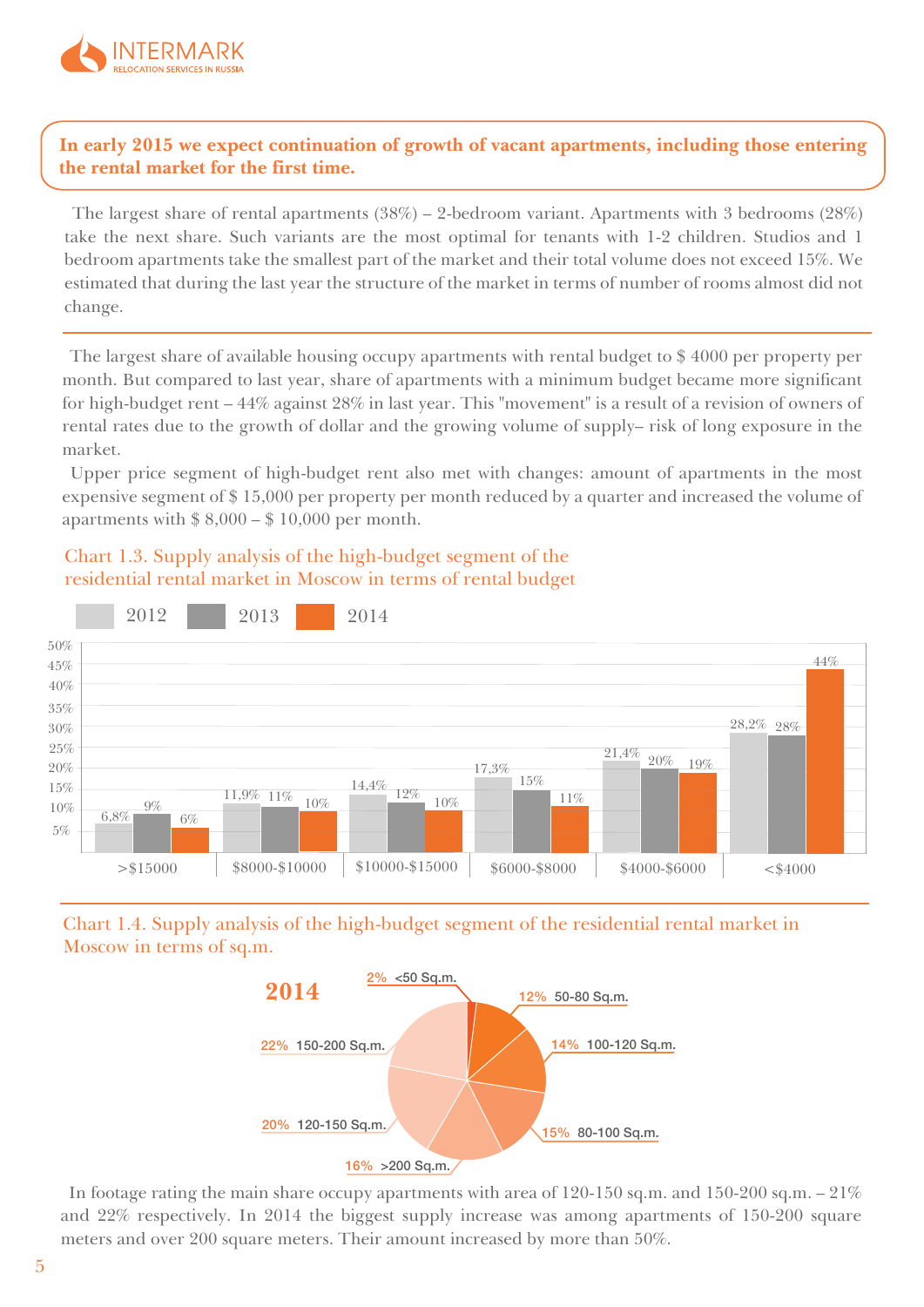

Constant leader of high-budget apartmentsis Arbat-Kropotkinskaya area. Over the past year the number of apartments in this area increased and now accounts for almost a quarter of the total supply (23%), compared with 20% of the last year. But more rapid growth in the demands was recorded in the area of Tverskaya Street and Kremlin. For the year supply in this area increased by 60%, and now its share is 13% (second place) of the total.



#### Chart 1.5. Territorial structure of supply in the residential market of Moscow (December 2014)

Average requested budget for apartment rent from potential clients at the end of 2014 amounted to \$ 6850 per property per month, what is inconspicuous less than in 2013 – minus 3%. During the first three quarters of 2014, this figure exceeded in importance 2013 year. But since September 2014 due to the events on the financial markets, the average budget, requested by tenants, was declined. First of all, it shows that the majority of tenants are ruble-oriented.



#### Chart 1.6. Dynamics of the average asking price for the tenancy in Moscow's prime rental market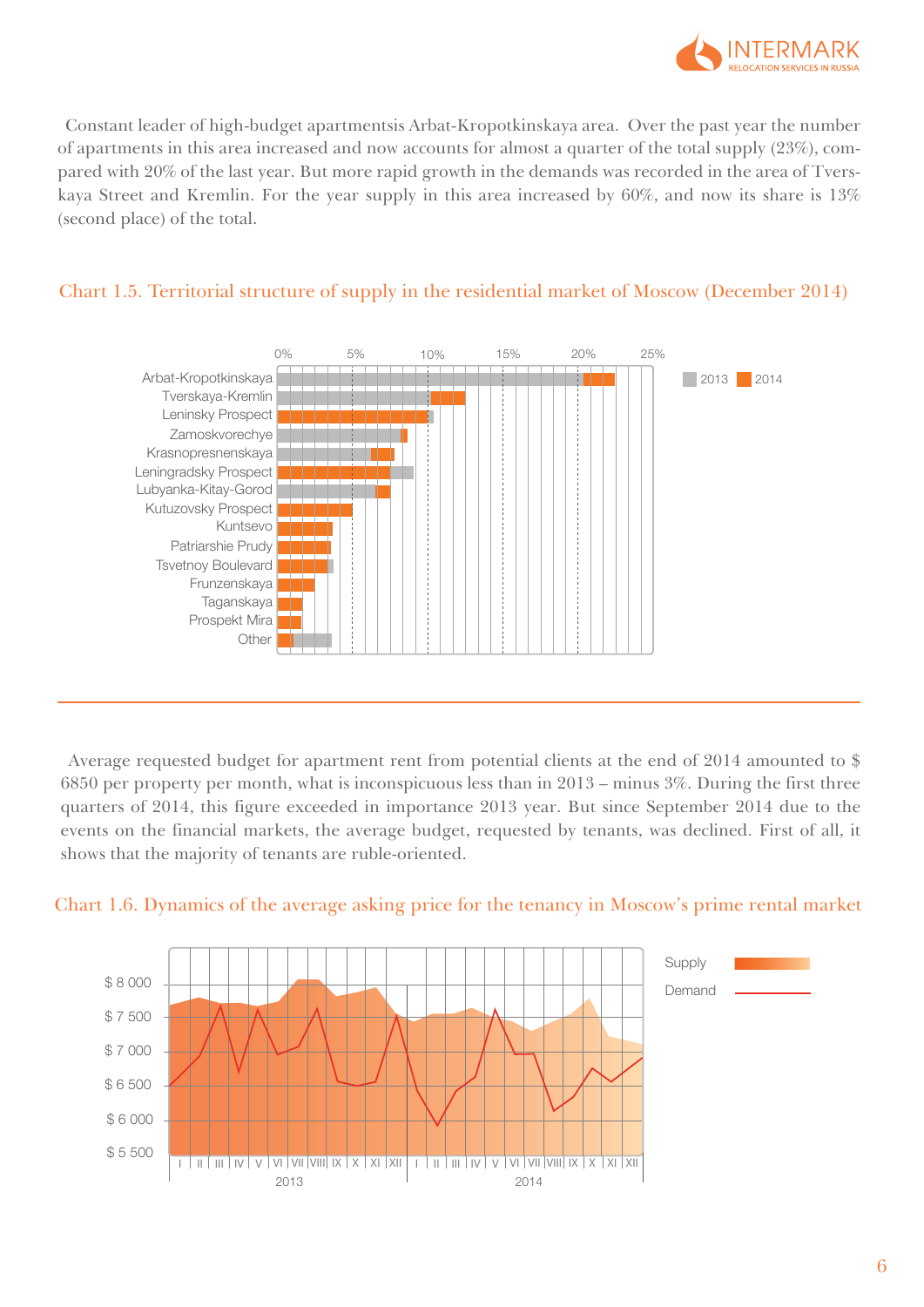

## **DEMAND**

By the end of 2014, demand for high-budget property has decreased by 9% compared with the year 2013. In this case, slowdown had already been noted in the first half, when the volume of demand reduced by 4%. Objective factors of the reduction of some transactions was the aggravation of tension and uncertainty in sphere of foreign policy and in economy.

We noted that March was the most active month that year – tenants began to make preparations for relocation earlier than last year (the highest activity was recorded in April). However, summer months traditionally were less abundant in high-budget property deals.



### Chart 2.1. Dynamics of demand of Moscow's prime rental market

In 2014, as in 2013, most of all tenants were interested in apartments with two bedrooms – 30% of the requests. Almost a quarter of requests were for apartments with one and three bedrooms,. Apartments with 5 or more bedrooms (14%) and compact studio apartments (8% of the requests) were less popular among tenants.



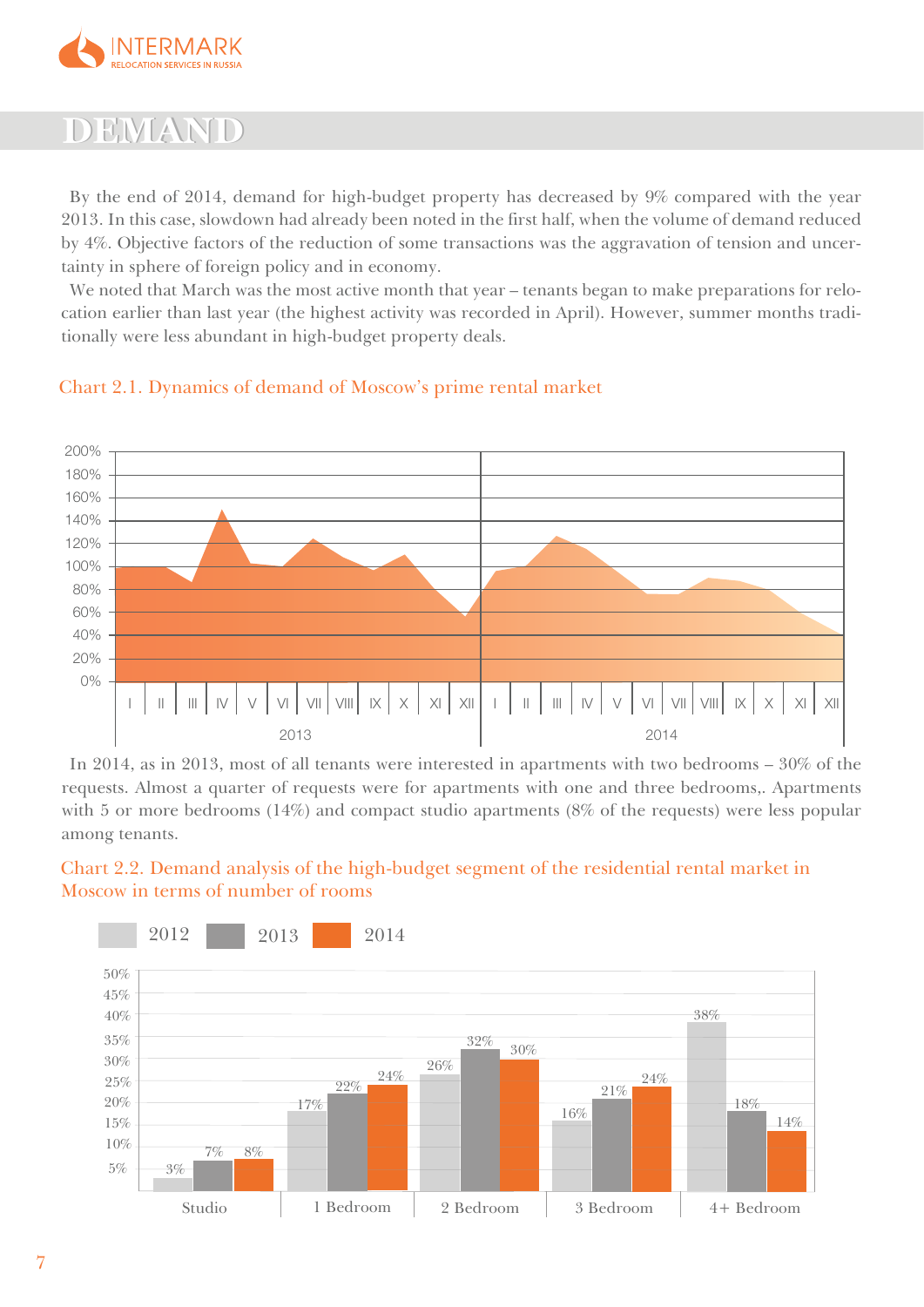

| Number of<br>Bedroom | <b>Supply</b> | Demand |
|----------------------|---------------|--------|
| Studio               | 1%            | 7%     |
| 1 Bedroom            | 17%           | 22%    |
| 2 Bedroom            | 38%           | 32%    |
| 3 Bedroom            | 28%           | 21%    |
| 4 Bedroom            | 10%           | 14%    |
| 4+ Bedroom           | 5%            | 4%     |

#### Chart 2.3 Supply-Demand correlation-number of rooms

In most cases, tenants were interested in apartments with the minimum budget to \$ 4000 (35% of requests). Last year, the volume of such requests was estimated at 38%. We have also noticed an increase of requests with the budget from \$ 4000 to \$ 6000 – now it accounts 24% of total requests, compared with 20% at the end of 2013. However, this increase is a result of transition from more expensive budget. Requests for budgets from \$ 10,000 and above per property per month decreased by 2% and now is estimated at 18% of the total demand.

### Chart 2.4 Segmentation of the demand according to the rental value of the properties in Moscow's prime rental market



#### Chart 2.5 Supply-demand correlation

|                 | $\cdots$ |        |
|-----------------|----------|--------|
| Price           | Supply   | Demand |
| $<$ \$4000      | 44%      | 35%    |
| \$4000-\$6000   | 19%      | 24%    |
| \$6000-\$8000   | 11%      | 14%    |
| \$8000-\$10000  | 10%      | 9%     |
| \$10000-\$15000 | 10%      | 11%    |
| > \$15000       | 6%       | 7%     |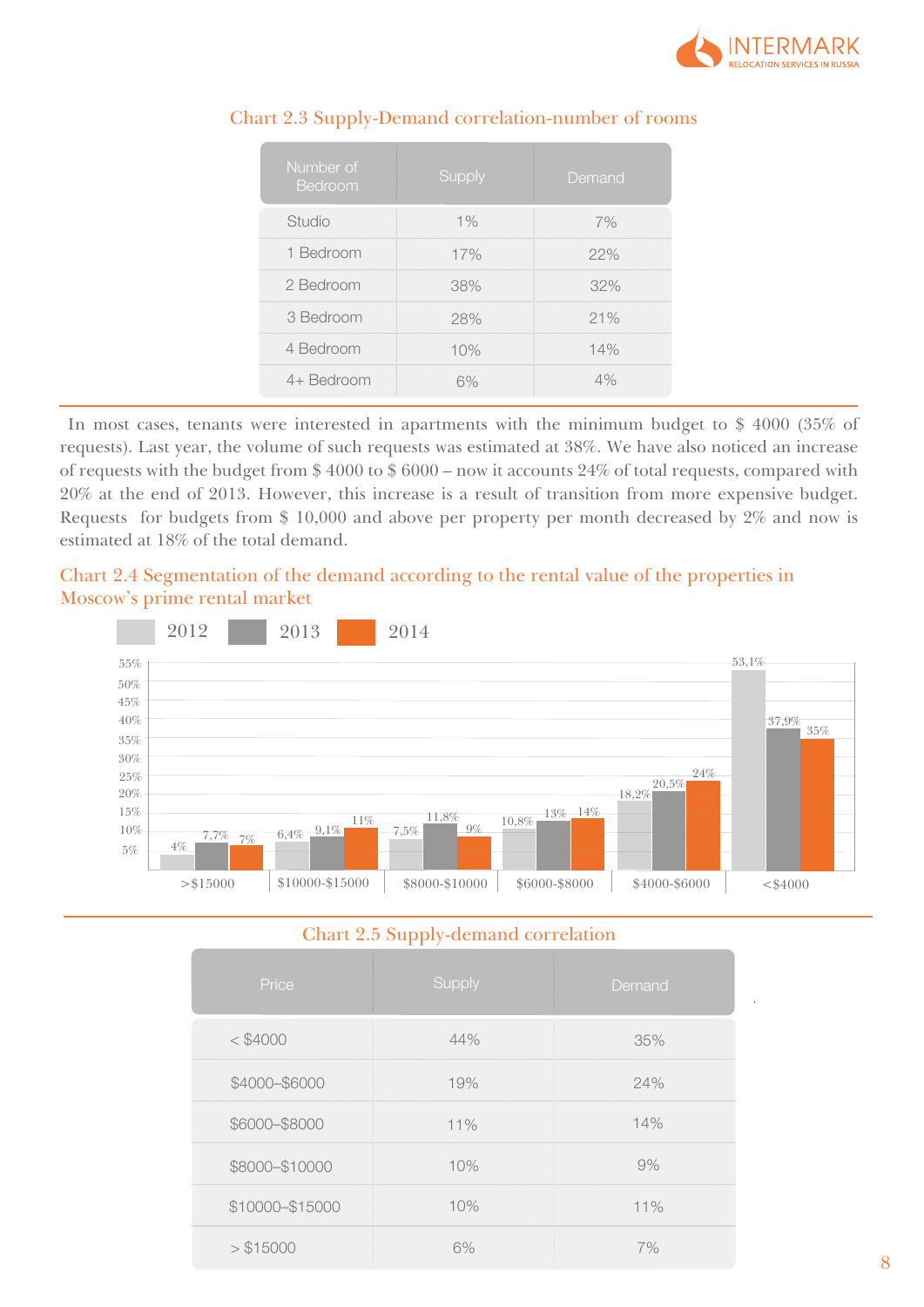

Geographically, at year-end of 2014 the demand was as follows: first place took Leningradsky Prospect (12%) – high interest of tenants is provided due to the international residential complexes and prestigious low-rise villages in this area. Further, with a minimum margin isTverskaya Street area (11%) and Arbat-Kropotkinskaya area (10%). We note a slight decrease of tenants' interest to the area of Arbat and Kropotkinskaya in the territorial structure of demand. At the end of the last year, the amount of tenants who had been interested in these regions was estimated at approximately 16%. It appears to be as a direct result of lowered interest to the most expensive apartmentssuch as Arbat area that has the highest rates in Moscow.

### Chart 2.6 Territorial structure of demand in the residential rental market of Moscow (most popular areas) (January – December\* 2014 )



## Chart 2.7 Supply-demand correlation (most popular areas).

| Area                      | Supply | Demand |
|---------------------------|--------|--------|
| Arbat-Kropotkinskaya      | 23%    | 10%    |
| Lubyanka-Kitay-Gorod      | 10%    | 7%     |
| Zamoskvorechye            | 8%     | 8%     |
| Tverskaya-Kremlin         | 13%    | 11%    |
| Leningradsky Prospect     | 7%     | 12%    |
| Leninsky Prospect         | 10%    | 6%     |
| Kuntsevo                  | 4%     | 3%     |
| Krasnopresnenskaya        | 7%     | 7%     |
| Patriarshie Prudy         | 4%     | 7%     |
| Kutuzovsky Prospect       | 5%     | 5%     |
| Frunzenskaya              | 4%     | 5%     |
| <b>Tsevtnoy Boulevard</b> | 3%     | 5%     |
| Taganskaya                | 2%     | 4%     |
| Sokolniki                 | $-$ %  | 3%     |
| <b>Others</b>             | $1\%$  | 4%     |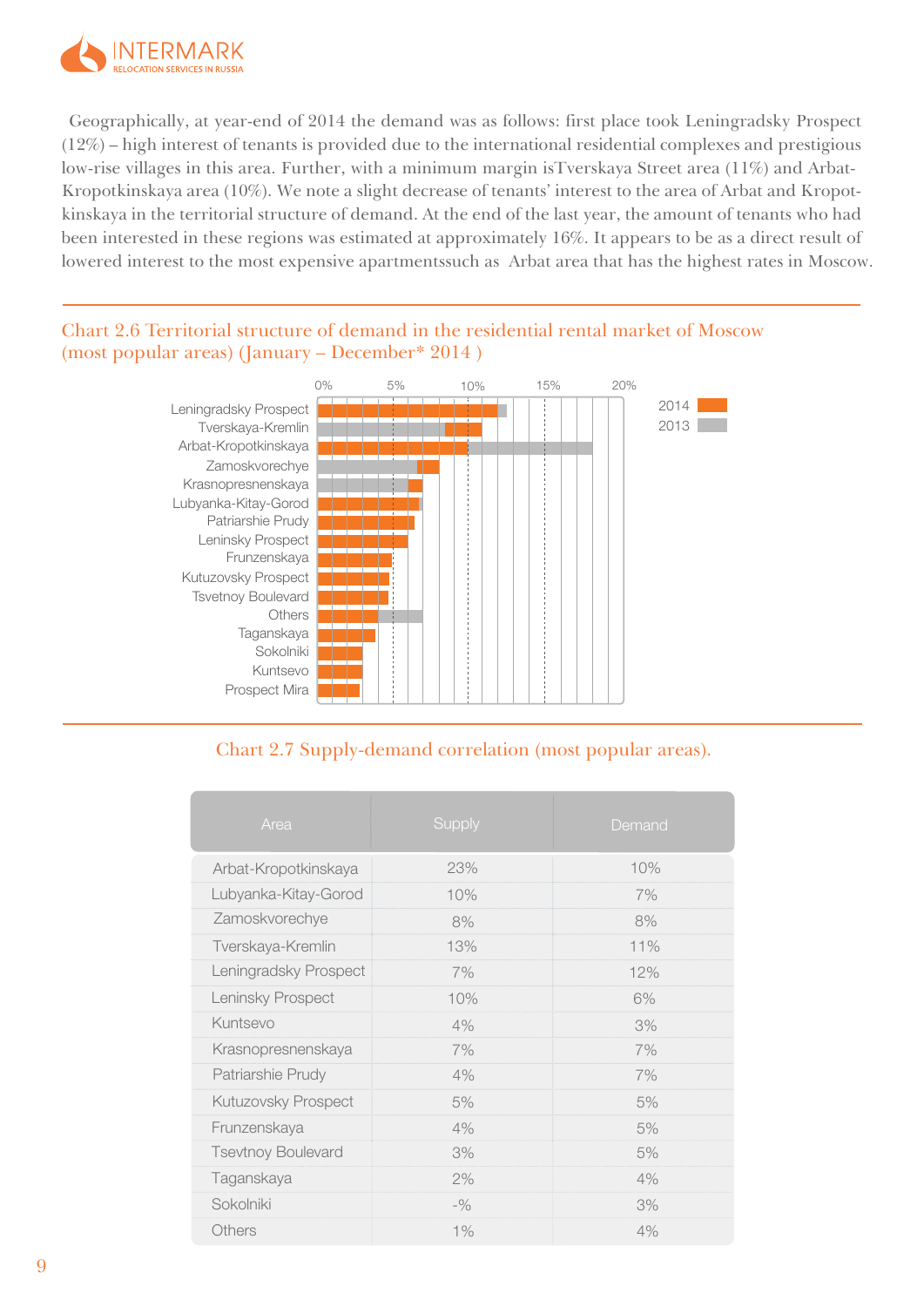

# **RENTAL RATES AND BUDGETS RENTAL RATES AND BUDGETS**

As of December 2014 the weighted average budget of demand was \$ 6370 per property per month. Against the corresponding figure of 2013, decline was about 17%, and in December 2013 the weighted average budget of demand was \$ 7650 per property per month.

Since the beginning of autumn 2014, when exchange rate fluctuations have become more significant, almost every fourth owner (23%) decided to reduce the price of his property. Price adjustment was in the range of 10% and reached 40% of the original price, or fixing rental costs in rubles. The most expensive properties, whose owners want to rent an apartment out as soon as possible, took a maximum discount.

Unit rental rate, which is calculated as the cost of rent, per square meter of rental area for the year, was \$ 539 per sq. m. per year. During the year this figure decreased by 21%. This change is caused not only by reducing of rental budget, but also by increase of supply of apartments with large footage. Thus, rental rate per area unit became smaller.

The most expensive area in supply is Arbat-Kropotkinskaya. The average price for property is \$ 8900 per property per month. At the second place is Krasnaya Presnya area, its average budget being \$ 7140 per property per month. This area firmly took a root in rating due to supplies in the skyscrapers MIBC "Moscow-City", where prices for apartment rent above the average. In third place is Patriarshie Prudy with an average rental rate of \$ 6760 per property per month. Area of Tverskaya Street and the Kremlin is the line below: average budget was \$ 6630 per property per month. Chistiye Prudy and Lubyanka area is also famous among tenants due to the prestigious French Lyceum in this area.

| Area        | Arbat/Kropotkinskaya, Patriarshy Ponds,<br>Close to International schools<br>Tverskaya, Lubyanka/Kitay-Gorod,<br>(Leningrasky prospect, Kuntsevo)<br>Zamoskvorechie |               |                                                            |                |               |                                         |
|-------------|---------------------------------------------------------------------------------------------------------------------------------------------------------------------|---------------|------------------------------------------------------------|----------------|---------------|-----------------------------------------|
| Description | Business class                                                                                                                                                      | Elite class   | Premium class<br><i>(unique)</i><br>properties)            | Business class | Elite class   | Premium class<br>(unique<br>properties) |
| 1 bedroom   | \$1500-\$2500                                                                                                                                                       | \$2000-\$3000 | $n\lambda a$                                               | $n\lambda a$   | $n\lambda a$  | $n\lambda a$                            |
| 2 bedroom   | \$2000-\$3000                                                                                                                                                       | \$3000-\$4000 | \$8000-\$10000                                             | \$1000-\$2000  | \$1500-\$3000 | \$3000-\$5000                           |
| 3 bedroom   | \$2500-\$4000                                                                                                                                                       | \$5000-\$7000 | \$9000-\$12000                                             | \$2000-\$3000  | \$3000-\$5000 | \$5000-\$70000                          |
| 4 bedroom   | \$4000-\$6000                                                                                                                                                       |               | \$8000-\$10000 \$12000-\$17000 \$2500-\$4500               |                | \$3500-\$6000 | \$7000-\$9000                           |
| 5+ bedroom  |                                                                                                                                                                     |               | \$6000-\$8000 \$10000-\$12000\$15000-\$20000 \$4000-\$6000 |                |               | \$6000-\$10000 \$10000-\$17000          |

## Analysis of average asking prices/Number of bedroom/Class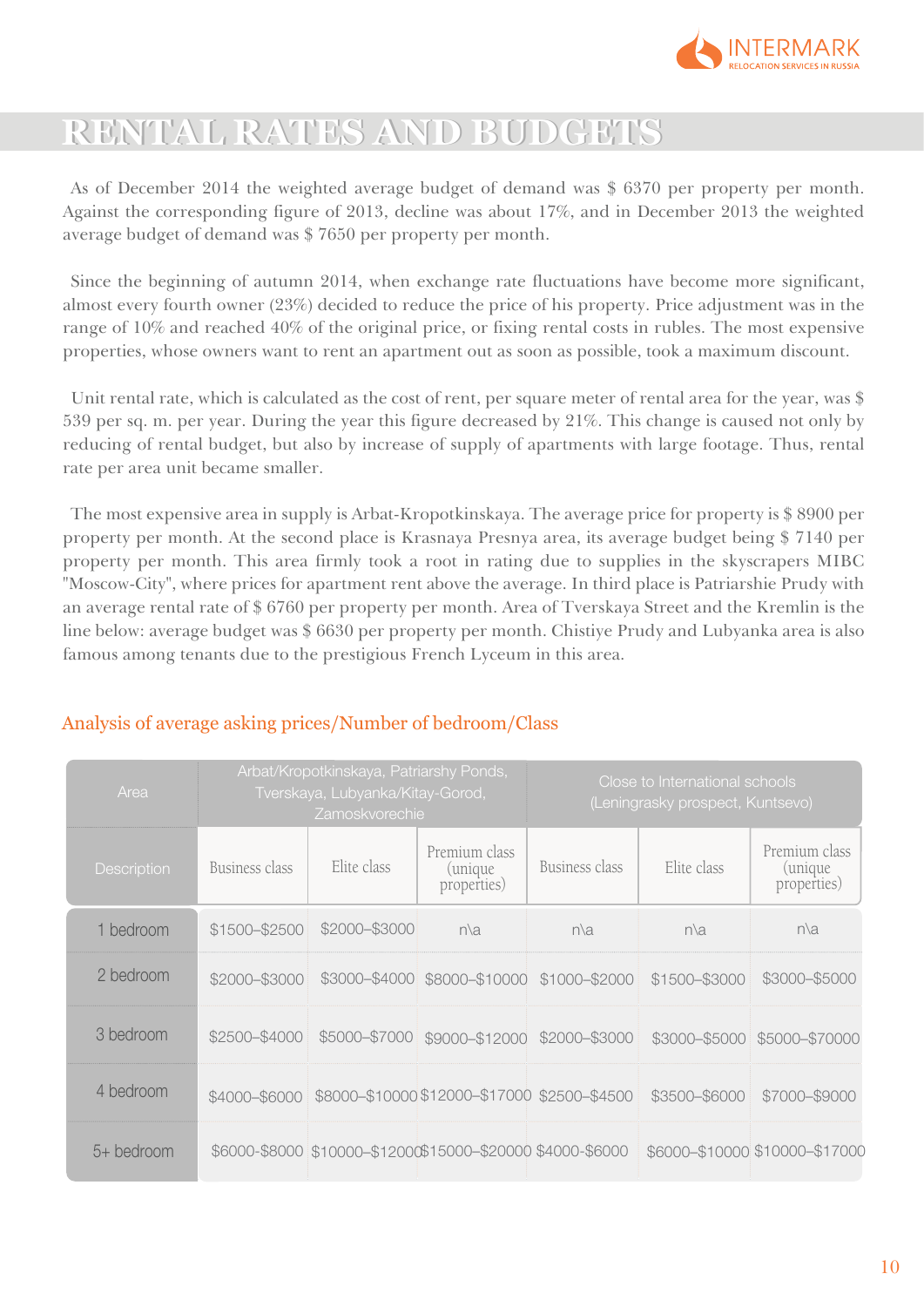

| <b>Business class</b>                | Apartments in pre-revolutionary, Stalin-period or ministerial buildings. Clean secure entrance<br>with concierge or quality intercom arrangement. Quality renovation with the use of standard<br>renovation materials (not designer renovation), in many cases furnished in IKEA style/quality.      |
|--------------------------------------|------------------------------------------------------------------------------------------------------------------------------------------------------------------------------------------------------------------------------------------------------------------------------------------------------|
|                                      |                                                                                                                                                                                                                                                                                                      |
| Elite class                          | Apartments in pre-revolutionary renovated bulidings or new buildings. Presentable entrance with<br>high quality renovation and concierge or security, in most cases the building has underground<br>or enclosed parking. Apartments with high quality designer renovation, furniture and appliances. |
|                                      | Apartments in new premium class buildings - mostly "club buildings" - premium quality designer                                                                                                                                                                                                       |
| Premium class<br>(unique properties) | entrance renovation, underground parking, high multi-level security. The apartments have reno-<br>vation of high quality, furniture and appliances of top brands, very often unique features like size<br>of more than 300 sq.m., terraces.                                                          |

### International compounds

The prices of houses in main international compounds which remained stable in 2012, have grown by 5% on average by the end of 2013/beginning of 2014. Prices for most popular types of houses (which have the waiting list of potential tenants) have increased by 8-10%.

The availability of houses in the compounds is still very seasonal – the largest supply of houses in compounds is in summer during the school break – when families with children leave Moscow and terminate their leases in compounds.

| Compound                   | House Type | # of Bed-<br>room | # of Bath-<br>room | Size, sq. m | Rent<br>2014 |
|----------------------------|------------|-------------------|--------------------|-------------|--------------|
| Pokrovsky Hills            |            |                   |                    |             |              |
| Tver-1                     | Town-House | 3                 | 2.5                | 160         | \$11 300     |
| Tver-3                     | Town-House | 3                 | 2.5                | 209         | \$14800      |
| Suzdal-1                   | Town-House | 3                 | 2.5                | 200         | \$13000      |
| Suzdal-2.3                 | Town-House | 3                 | 2.5                | 212         | \$17000      |
| Novgorod-1                 | Town-House | $\overline{4}$    | 2.5                | 215         | \$17500      |
| Novgorod-2.3               | Town-House | $\overline{4}$    | 2.5                | 220         | \$19000      |
| Yaroslavl-2.3              | Town-House | 5                 | 3.5                | 340         | \$22500      |
| Rosinka                    |            |                   |                    |             |              |
| <b>Business</b>            | Town-House | $\overline{c}$    | $\overline{2}$     | 130         | \$8000       |
| Executive                  |            | 3                 | 2.5                | 151         | \$10000      |
| Family                     | Town-House | $\overline{4}$    | 2.5                | 222         | \$13000      |
| <b>Family Deluxe</b>       | Town-House | $\overline{4}$    | 2.5                | 240         | \$14000      |
| Family +                   | Town-House | $\overline{4}$    | 2.5                | 240         | \$13500      |
| Country                    | Town-House | 5                 | 4.5                | 266         | \$14500      |
| <b>Country Deluxe</b>      | Town-House | 5                 | 4.5                | 302         | \$16000      |
| Presidential               | Town-House | 5                 | 4.5                | 292         | \$15500      |
| <b>Presidential Deluxe</b> | Town-House | 5                 | 4.5                | 326         | \$16500      |
| Serebryany Bor             |            |                   |                    |             |              |
|                            | House      | 3                 | 2.5                | 165         | \$6000       |
|                            | House      | 3                 | 2.5                | 197         | \$6000       |
|                            | House      | 3                 | 2.5                | 171         | \$5400       |
|                            | Town-House | 5                 | 4.5                | 248         | \$7900       |
|                            | Town-House | 6                 | 4.5                | 247         | \$8200       |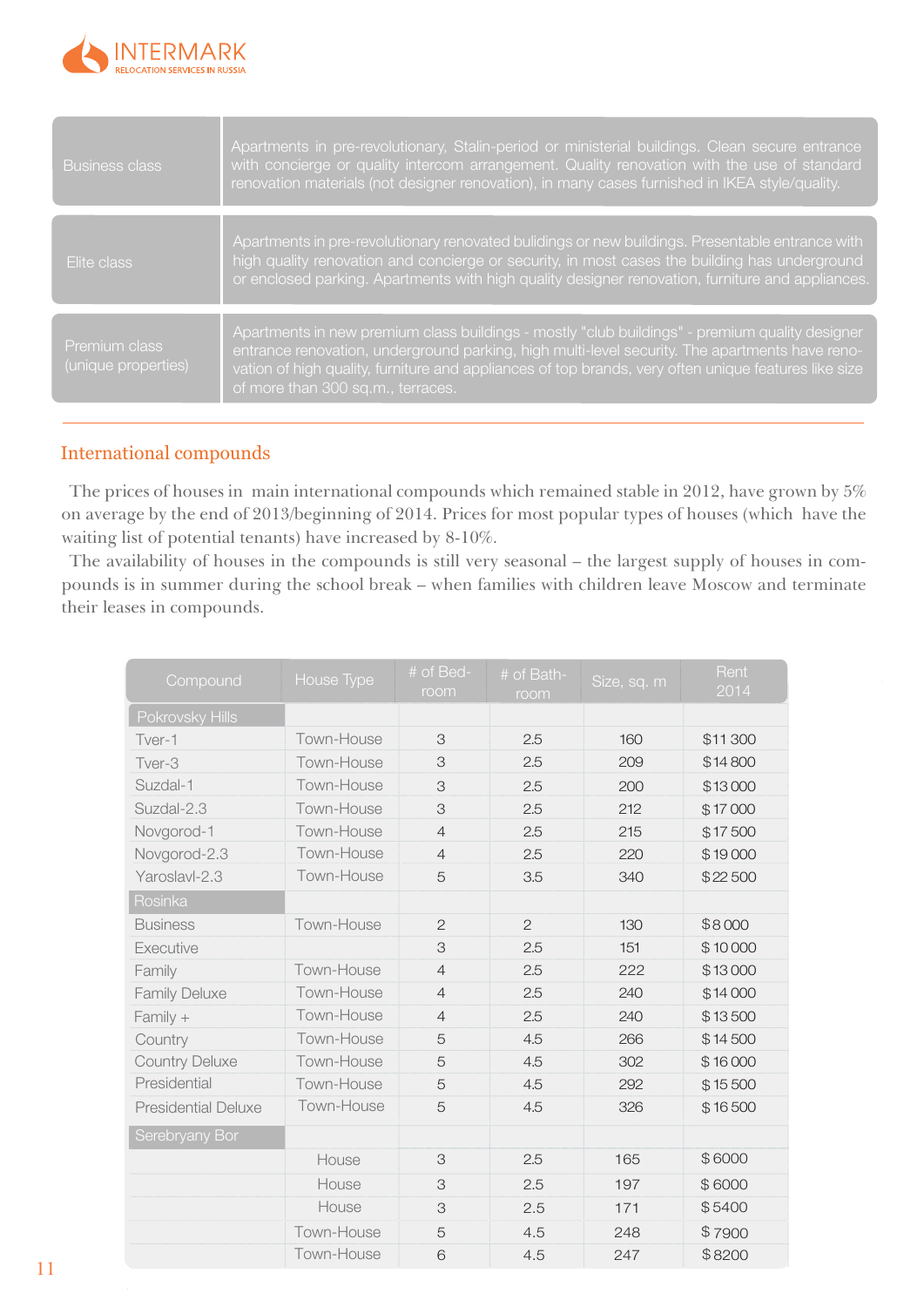

# **FORECAST FOR 2015 AND RECOMMENDATIONS FORECAST FOR 2015 AND RECOMMENDATIONS**

- 2015 the rental market will be favourable for tenants, with forecast of supply continuing to show increase and demand decreasing. Now is the time to review the possibility of renegotiating contracts, decreasing rental prices or considering moving to a better property.
- The instability of the overall situation does not allow for strategic changes of budgets and housing policies, we recommend constantly monitoring the market situation and taking actions in accordance to its development.
- Reality check despite the increase in supply, quality options in right locations will still be limited and the demand is still high enough to allow a large proportion of landlords to be hesitant to accept contracts and rubles and price decrease. We recommend allowing for certain flexibility to ensure the right choice is secured.
- The market is shifting to contracts in rubles, and our recommendation is to fix the rental rates in rubles, or, when not possible, to define the upper limit of the currency exchange.
- Political tension can have negative influence on some landlords' willness to rent apartments to foreign companies.

## **ANTI-CRISIS SERVICES**

### Rent Negotiations

Intermark constantly monitors real estate market and predicts changes in rental cost. If rental rates begin to decline or if only appear prerequisites to this, we are ready to negotiate with landlords and fix a rental rate in accordance with the current market. During the periods of rent decrease (1998, 2008, the end of 2014) employees of Intermark conducted several hundreds of successful negotiations, which in result led to significant reductions in the clients' cost savings.

### Sublease

Project «Sublease» linked Intermark with our corporate clients and landlords. We offer our clients to conclude an agreement of sublease straight with Intermark. After that our company will conclude an agreement with landlords. Consequently we assume obligations both of the Tenant and of the Landlord and responsible for every client.

Such scheme of collaboration has some advantages:

- no need for direct collaboration with the landlord.
- all sublease agreements signed on a single draft.
- easy and unified procedure of prolongation and termination of the contracts on the approved beforehand procedure.
	- unified damage assessment procedure.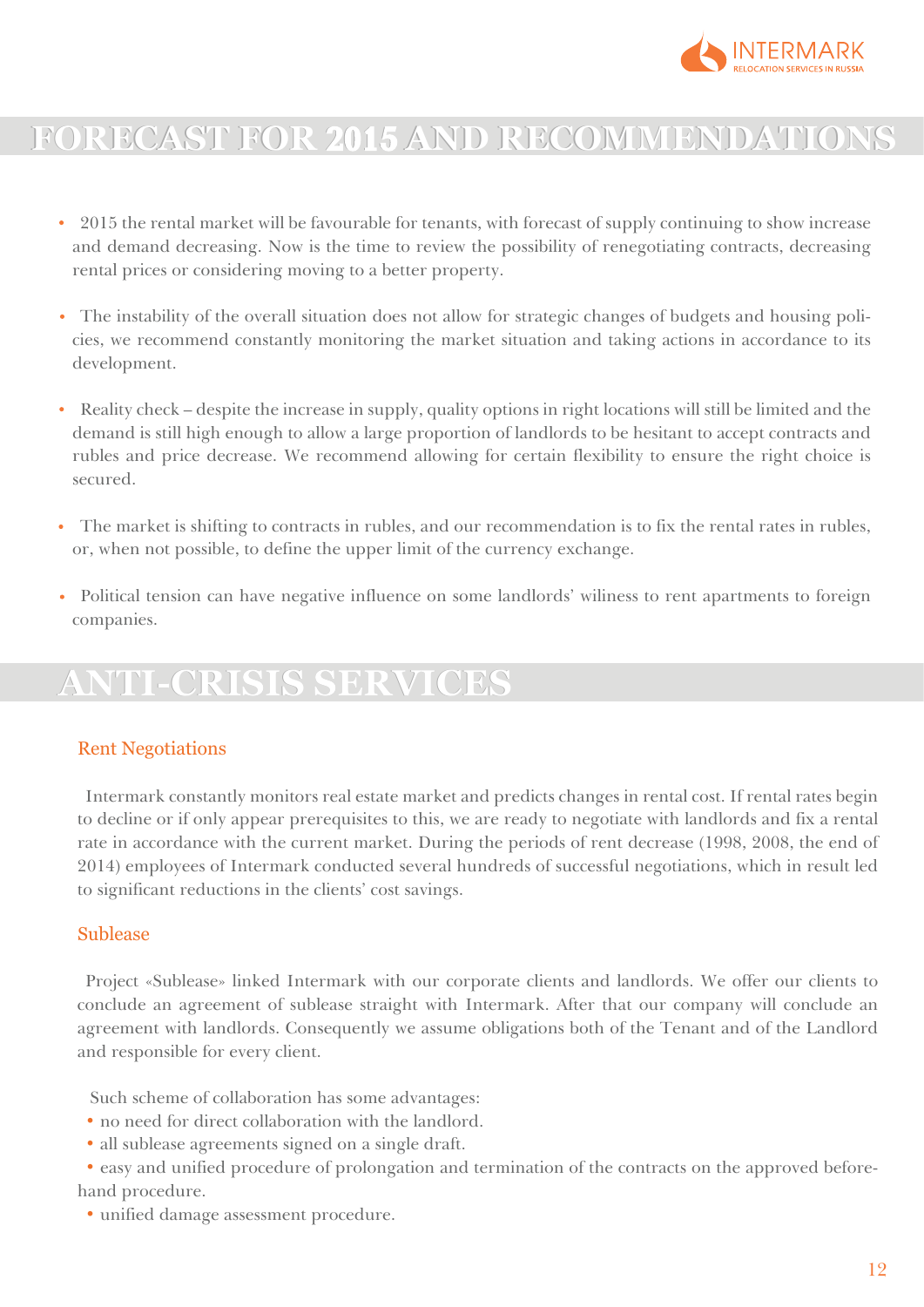



## Contact our Management Team



iy@intermark.ru



Evgenia Schramm Operations Director es@intermark.ru



Aleksandr Ivlev Business Development Manager a.ivlev@intermarkrelocation.ru

 $\mathcal{L}(\mathcal{L}(\mathcal{L}(\mathcal{L}(\mathcal{L}(\mathcal{L}(\mathcal{L}(\mathcal{L}(\mathcal{L}(\mathcal{L}(\mathcal{L}(\mathcal{L}(\mathcal{L}(\mathcal{L}(\mathcal{L}(\mathcal{L}(\mathcal{L}(\mathcal{L}(\mathcal{L}(\mathcal{L}(\mathcal{L}(\mathcal{L}(\mathcal{L}(\mathcal{L}(\mathcal{L}(\mathcal{L}(\mathcal{L}(\mathcal{L}(\mathcal{L}(\mathcal{L}(\mathcal{L}(\mathcal{L}(\mathcal{L}(\mathcal{L}(\mathcal{L}(\mathcal{L}(\mathcal{$ 



Alexey Stepanenko Corporate Clients Services Director a.stepanenko@intermarkrelocation.ru

## Share or download pdf version of this report from our official website

 $\label{eq:2.1} \frac{1}{\sqrt{2}}\sum_{i=1}^n\frac{1}{\sqrt{2}}\sum_{i=1}^n\frac{1}{\sqrt{2}}\sum_{i=1}^n\frac{1}{\sqrt{2}}\sum_{i=1}^n\frac{1}{\sqrt{2}}\sum_{i=1}^n\frac{1}{\sqrt{2}}\sum_{i=1}^n\frac{1}{\sqrt{2}}\sum_{i=1}^n\frac{1}{\sqrt{2}}\sum_{i=1}^n\frac{1}{\sqrt{2}}\sum_{i=1}^n\frac{1}{\sqrt{2}}\sum_{i=1}^n\frac{1}{\sqrt{2}}\sum_{i=1}^n\frac$ 

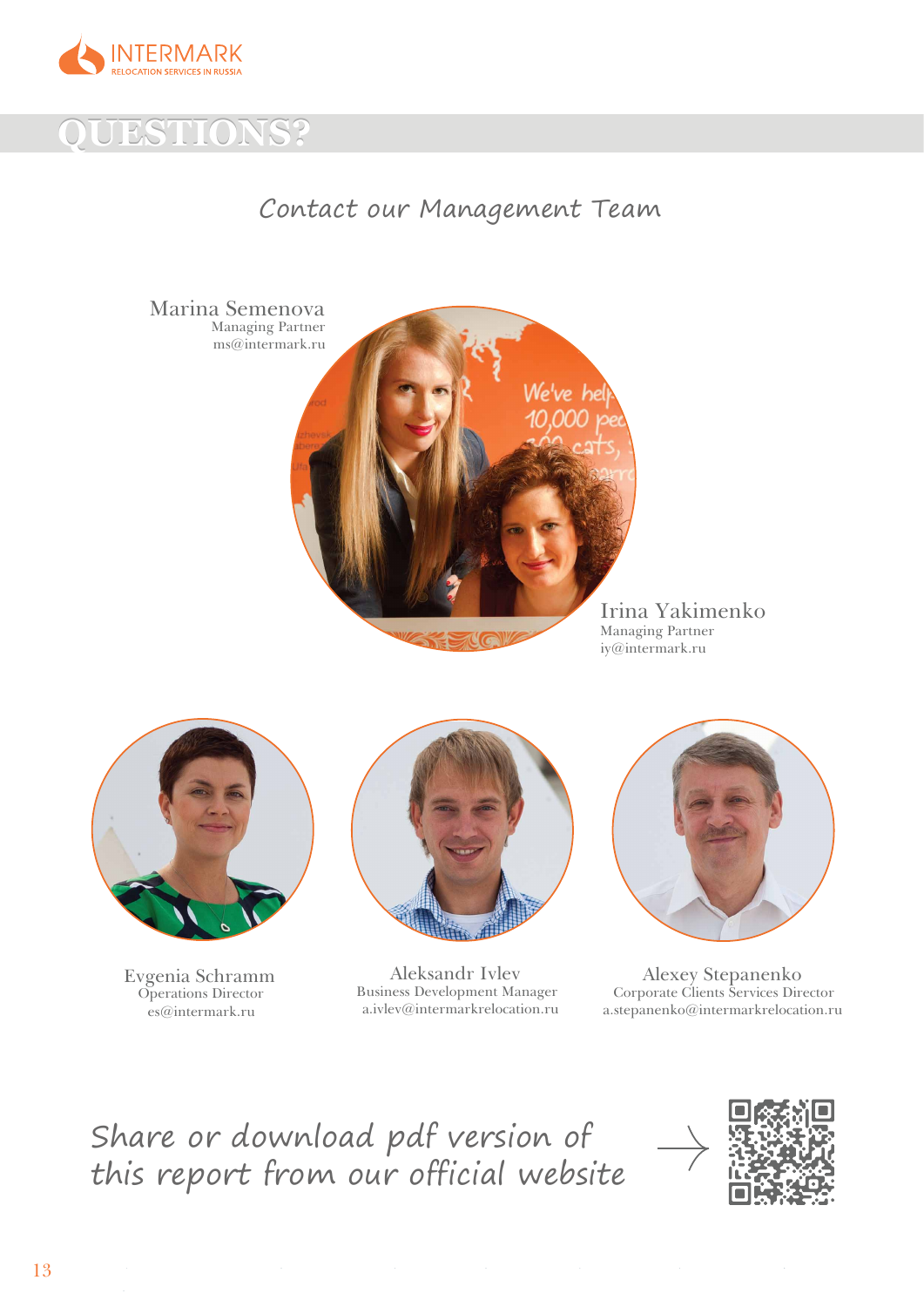All materials branded by service mark and (or) trademark № 254895 in printed matters distributed by Intermark Group, Inc's representatives and all materials presented on the web site www.intermarkrelocation.ru along with materials spread by e-mail or distributed any other way are the intellectual property of Intermark Group, Inc. Such materials are intended only for private or office usage. Intellectual property of Intermark Group is protected by the 4 Part of the Civil Code of the Russian Federation and by the standards of international law. Reproduction or distribution of this materials is possible only on the assumption of the approval by the representative of Intermark Group, Inc.